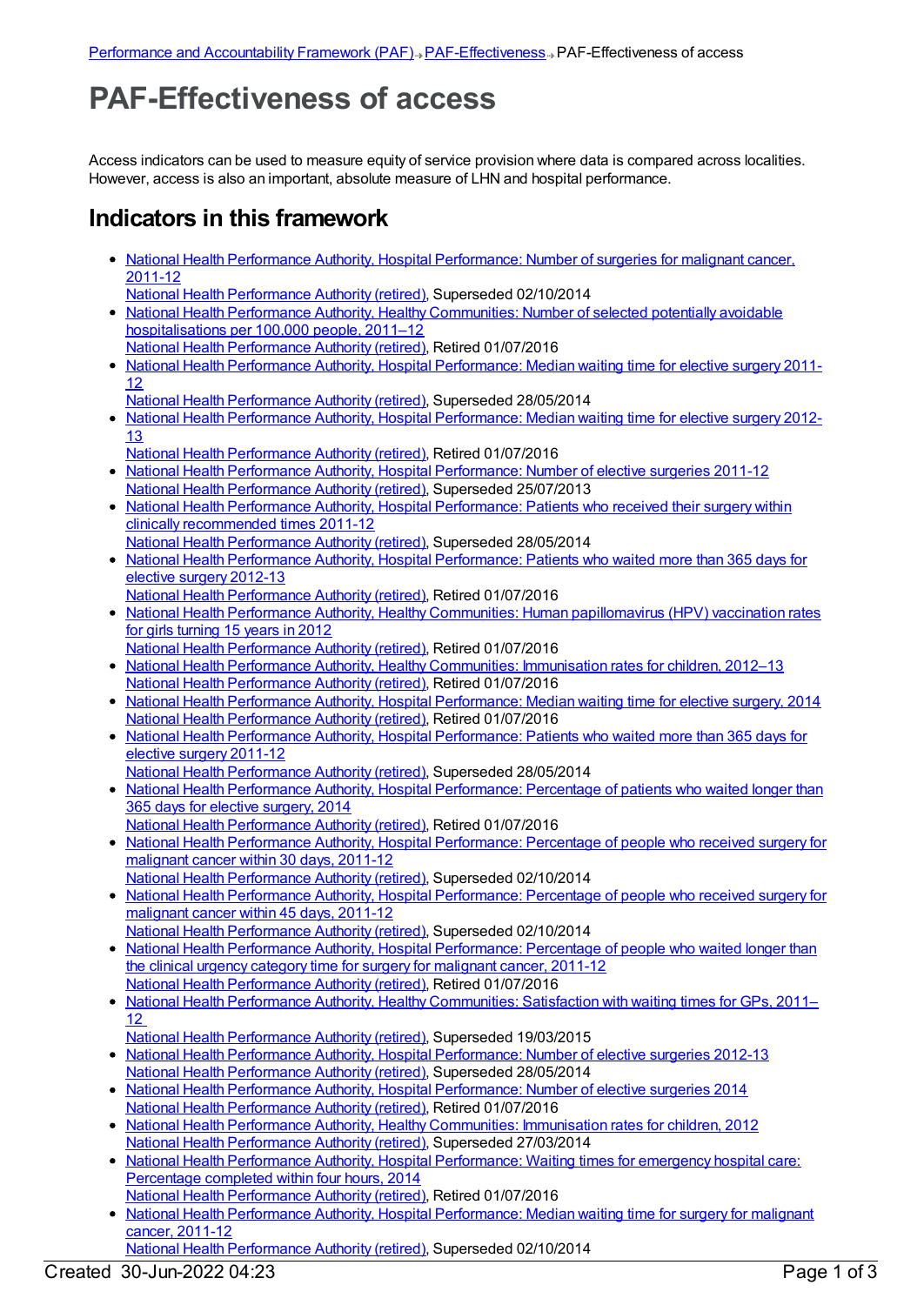- National Health Performance Authority, Hospital [Performance:](https://meteor.aihw.gov.au/content/532935) Patients who received their surgery within clinically recommended times 2012-13 National Health [Performance](https://meteor.aihw.gov.au/RegistrationAuthority/8) Authority (retired), Retired 01/07/2016
- National Health Performance Authority, Hospital [Performance:](https://meteor.aihw.gov.au/content/579929) Number of surgeries for malignant cancer, 2012-13
- National Health [Performance](https://meteor.aihw.gov.au/RegistrationAuthority/8) Authority (retired), Retired 01/07/2016
- National Health Performance Authority, Hospital [Performance:](https://meteor.aihw.gov.au/content/579894) Percentage of people who received surgery for malignant cancer within 45 days, 2012-13
- National Health [Performance](https://meteor.aihw.gov.au/RegistrationAuthority/8) Authority (retired), Retired 01/07/2016 National Health Performance Authority, Hospital [Performance:](https://meteor.aihw.gov.au/content/579993) Percentage of people who received surgery for malignant cancer within 30 days, 2012-13 National Health [Performance](https://meteor.aihw.gov.au/RegistrationAuthority/8) Authority (retired), Retired 01/07/2016
- National Health Performance Authority, Hospital [Performance:](https://meteor.aihw.gov.au/content/563081) Percentage of patients who commenced treatment within clinically recommended time 2014
- National Health [Performance](https://meteor.aihw.gov.au/RegistrationAuthority/8) Authority (retired), Retired 01/07/2016 • National Health Performance Authority: Healthy [Communities:](https://meteor.aihw.gov.au/content/593768) Percentage of people who visit the GP at least once in a year who had depression, anxiety or both of these conditions 2005-2013 National Health [Performance](https://meteor.aihw.gov.au/RegistrationAuthority/8) Authority (retired), Retired 01/07/2016
- National Health Performance Authority, Hospital [Performance:](https://meteor.aihw.gov.au/content/579970) Median waiting time for surgery for malignant cancer, 2012-13
- National Health [Performance](https://meteor.aihw.gov.au/RegistrationAuthority/8) Authority (retired), Retired 01/07/2016 National Health Performance Authority: Healthy [Communities:](https://meteor.aihw.gov.au/content/588162) Percentage of GP consultations with patients who had depression, anxiety or both of these conditions 2005-2013 National Health [Performance](https://meteor.aihw.gov.au/RegistrationAuthority/8) Authority (retired), Retired 01/07/2016
- National Health Performance Authority: Healthy [Communities:](https://meteor.aihw.gov.au/content/586349) Percentage of people who visit the GP at least once in a year who had one, two, or three or more chronic conditions 2005-2013 National Health [Performance](https://meteor.aihw.gov.au/RegistrationAuthority/8) Authority (retired), Retired 01/07/2016
- National Health Performance Authority: Healthy [Communities:](https://meteor.aihw.gov.au/content/586345) Percentage of GP consultations in which one, two, or three or more chronic conditions were managed 2009-2013
- National Health [Performance](https://meteor.aihw.gov.au/RegistrationAuthority/8) Authority (retired), Retired 01/07/2016 National Health Performance Authority: Healthy [Communities:](https://meteor.aihw.gov.au/content/593774) Percentage of GP management occasions in which counselling was provided in the management of depression or anxiety 2009-2013 National Health [Performance](https://meteor.aihw.gov.au/RegistrationAuthority/8) Authority (retired), Retired 01/07/2016
- National Health Performance Authority: Healthy [Communities:](https://meteor.aihw.gov.au/content/594756) Percentage of GP management occasions in which a referral to a health professional was provided in the management of depression or anxiety 2009-2013 National Health [Performance](https://meteor.aihw.gov.au/RegistrationAuthority/8) Authority (retired), Retired 01/07/2016
- National Health Performance Authority: Healthy [Communities:](https://meteor.aihw.gov.au/content/593791) Percentage of people who visit the GP at least once in a year who had arthritis, chronic back pain or both of these conditions 2005-2013 National Health [Performance](https://meteor.aihw.gov.au/RegistrationAuthority/8) Authority (retired), Retired 01/07/2016
- National Health Performance Authority: Healthy [Communities:](https://meteor.aihw.gov.au/content/593798) Percentage of GP management occasions in which a medication was prescribed in the management of arthritis or chronic back pain 2009-2013 National Health [Performance](https://meteor.aihw.gov.au/RegistrationAuthority/8) Authority (retired), Retired 01/07/2016
- National Health Performance Authority: Healthy [Communities:](https://meteor.aihw.gov.au/content/595024) Percentage of GP management occasions in which a referral to a health professional was provided in the management of arthritis or chronic back pain 2009-2013
- National Health [Performance](https://meteor.aihw.gov.au/RegistrationAuthority/8) Authority (retired), Retired 01/07/2016
- National Health Performance Authority: Healthy [Communities:](https://meteor.aihw.gov.au/content/593803) Percentage of GP management occasions in which imaging was ordered in the management of arthritis or chronic back pain 2009-2013 National Health [Performance](https://meteor.aihw.gov.au/RegistrationAuthority/8) Authority (retired), Retired 01/07/2016
- National Health Performance Authority: Healthy [Communities:](https://meteor.aihw.gov.au/content/586342) Percentage of GP consultations with patients who had one, two, or three or more chronic conditions 2005-2013 National Health [Performance](https://meteor.aihw.gov.au/RegistrationAuthority/8) Authority (retired), Retired 01/07/2016
- National Health Performance Authority: Healthy [Communities:](https://meteor.aihw.gov.au/content/593780) Percentage of people who visit the GP at least once in a year who had a selected cardiovascular risk condition 2005-2013 National Health [Performance](https://meteor.aihw.gov.au/RegistrationAuthority/8) Authority (retired), Retired 01/07/2016
- National Health Performance Authority: Healthy [Communities:](https://meteor.aihw.gov.au/content/593783) Percentage of GP consultations with patients who had a selected cardiovascular risk condition 2005-2013
- National Health [Performance](https://meteor.aihw.gov.au/RegistrationAuthority/8) Authority (retired), Retired 01/07/2016 • National Health Performance Authority: Healthy [Communities:](https://meteor.aihw.gov.au/content/593785) Percentage of GP consultations in which a selected cardiovascular risk condition was managed 2009-2013 National Health [Performance](https://meteor.aihw.gov.au/RegistrationAuthority/8) Authority (retired), Retired 01/07/2016
- National Health Performance Authority: Healthy Communities: Percentage of GP management occasions in which a referral to a health professional was provided in the management of a selected [cardiovascular](https://meteor.aihw.gov.au/content/593787) risk condition 2009-2013
	- National Health [Performance](https://meteor.aihw.gov.au/RegistrationAuthority/8) Authority (retired), Retired 01/07/2016
- National Health Performance Authority: Healthy [Communities:](https://meteor.aihw.gov.au/content/593789) Percentage of GP management occasions in which statins were prescribed in the management of a selected cardiovascular risk condition 2009-2013 National Health [Performance](https://meteor.aihw.gov.au/RegistrationAuthority/8) Authority (retired), Retired 01/07/2016